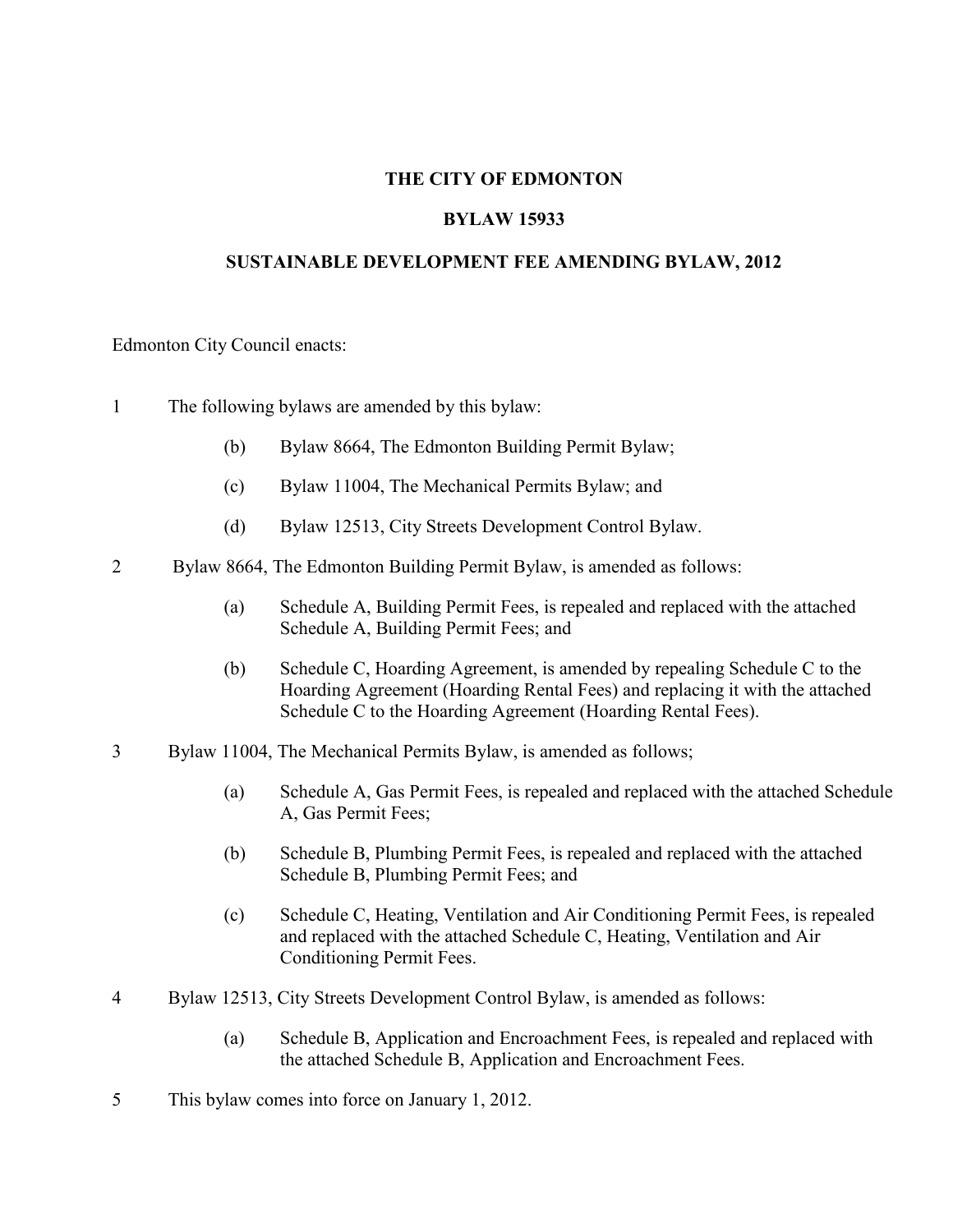Read a first time

Read a second time

Read a third time

SIGNED AND PASSED

THE CITY OF EDMONTON

MAYOR

 $\overline{a}$ 

 $\overline{a}$ CITY CLERK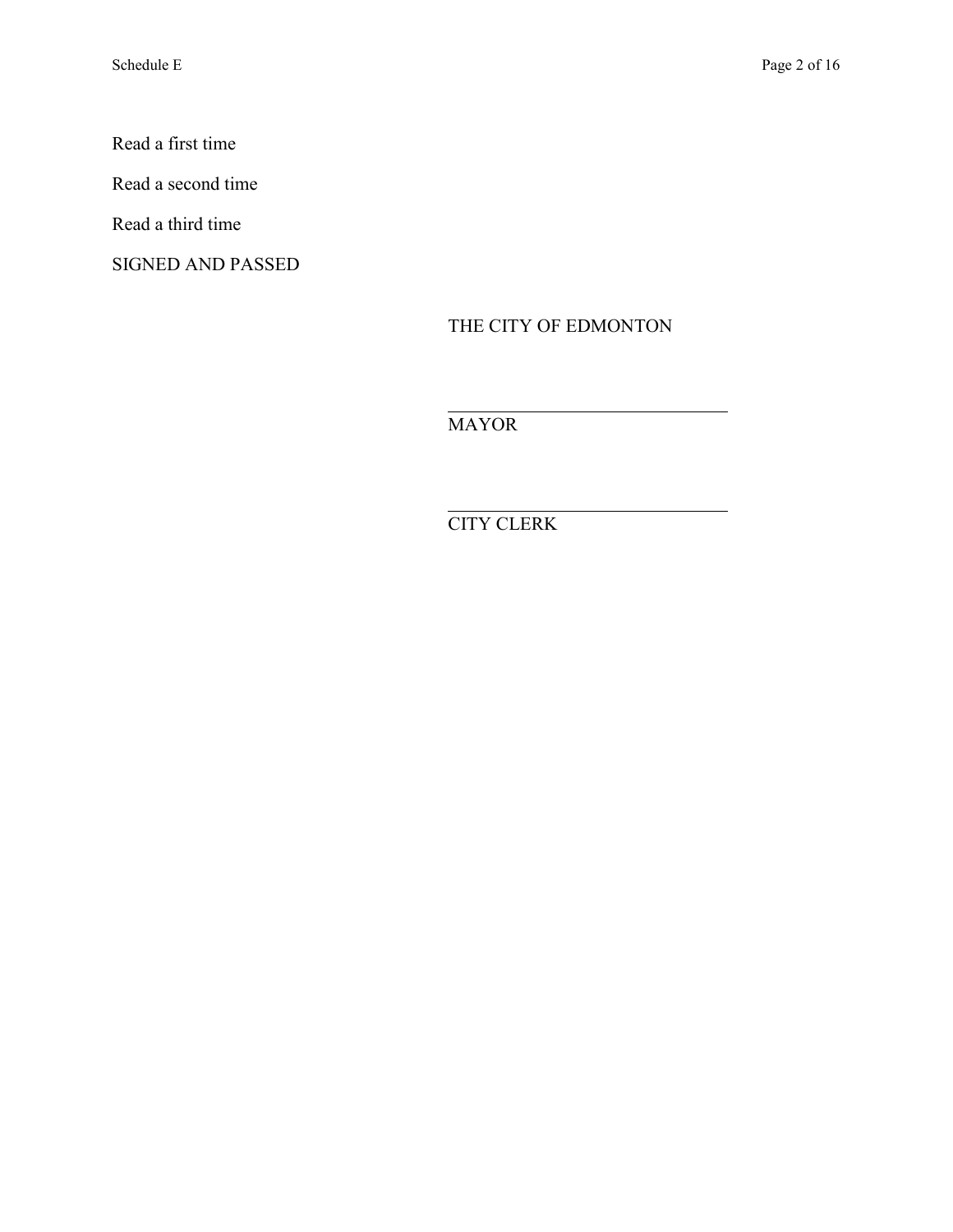#### **THE EDMONTON BUILDING PERMIT BYLAW**

#### **BYLAW NO. 8664**

### **SCHEDULE "A" BUILDING PERMIT FEES**

#### **EFFECTIVE JANUARY 1, 2012**

#### 1. GENERAL INFORMATION REGARDING FEES

- (a) The Director may determine the construction value of a project for the purpose of establishing the fees payable hereunder. The construction value shall include any applicable sales taxes, goods and services taxes and value added taxes. The Director may require the applicant to submit executed contracts to establish this construction value.
- (b) If the initial plans submitted pursuant to Article 6.3 are not satisfactory to the Safety Codes Officers and revised plans are required, there may be an additional fee charged for all subsequent re-examination of such plans.
- (c) In the event that any construction, addition, alteration, repair, reconstruction, use, occupancy relocation, removal, demolition, excavation or hoarding has been commenced prior to a permit being obtained, the Safety Codes Officer may charge double the regular fees for the permit.

### 2. COMMERCIAL AND MULTI FAMILY RESIDENTIAL BUILDING PERMITS

#### . 3. OTHER FEES

- (a) Outstanding Orders Search per building file………………..…..………...\$88.00
- (b) Occupant Load Certificates (Article 3)……………………..……..……......\$74.00
- (c) Commercial and Industrial Building Interior Alterations Any interior alterations which a Safety Codes Officer has detected having been started without an application for a permit being made to Development Compliance Branch will be assessed a fee of \$361.00 plus double the regular building permit fee for the project.
- (d) Extra Inspection a fee of \$216.00 shall be assessed for every re-inspection required as a result of any of the following:
	- (i) no address on site, building or suite as applicable;
	- (ii) inspector unable to access the building after having been requested to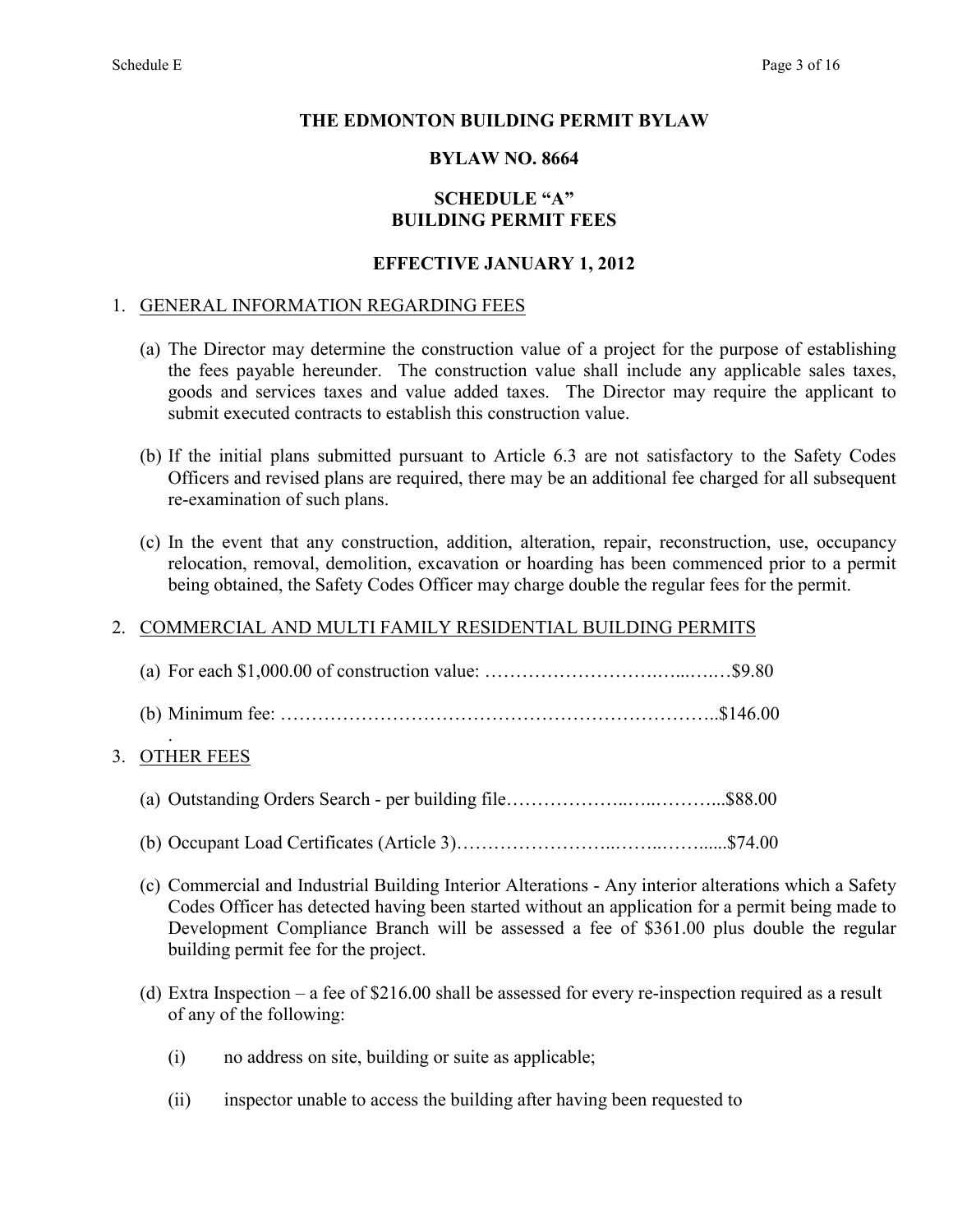inspect;

- (iii) project not ready for inspection after a request for inspection has been made;
- (iv) previously identified deficiency has not been corrected after a request for inspection has been made; or
- (v) approved plans not on site after a request for inspection has been made.

### 4. SINGLE FAMILY AND RESIDENTIAL ACCESSORY BUILDING PERMITS

(a) New Single Detached Houses

| FLOOR AREA (See *Notes 1 to 3) | <b>BUILDING PERMIT FEE (including)</b> |
|--------------------------------|----------------------------------------|
|                                | <b>Mechanical Components)</b>          |
| $951 - 1050$ sq. ft.           | \$1,022                                |
| $1051 - 1150$ sq. ft.          | \$1,151                                |
| $1151 - 1250$ sq. ft.          | \$1,213                                |
| $1251 - 1450$ sq. ft.          | \$1,358                                |
| $1451 - 1650$ sq. ft.          | \$1,467                                |
| $1651 - 1850$ sq. ft.          | \$1,578                                |
| $1851 - 2050$ sq. ft.          | \$1,737                                |
| $2051 - 2250$ sq. ft.          | \$1,846                                |
| $2251 - 2500$ sq. ft.          | \$1,978                                |
| $2501 - 3000$ sq. ft.          | \$2,260                                |
| $3001 - 3500$ sq. ft.          | \$2,547                                |
| $3501 - 4000$ sq. ft.          | \$3,056                                |
| $4001 - 4500$ sq.ft.           | \$3,666                                |
| $4501 - 5000$ sq. ft.          | \$4,399                                |
| $5001 - 5500$ sq. ft.          | \$5,279                                |
| $5501 - 6000$ sq ft.           | \$6,335                                |
| Over 6000 sq. ft.              | \$7,597                                |

\*Notes:

- 1. Applies to main and second floor areas only. Developed basements not included in floor area.
- 2. This schedule is for standard wood frame construction only. Other types of construction (concrete or steel) will require a construction value to be submitted.
- 3. Determination of the first floor per definition in the Alberta Building Code; "First Story the uppermost story having its floor level not more than two (2) meters above grade."

(e) Additions and Alterations to Single Detached Houses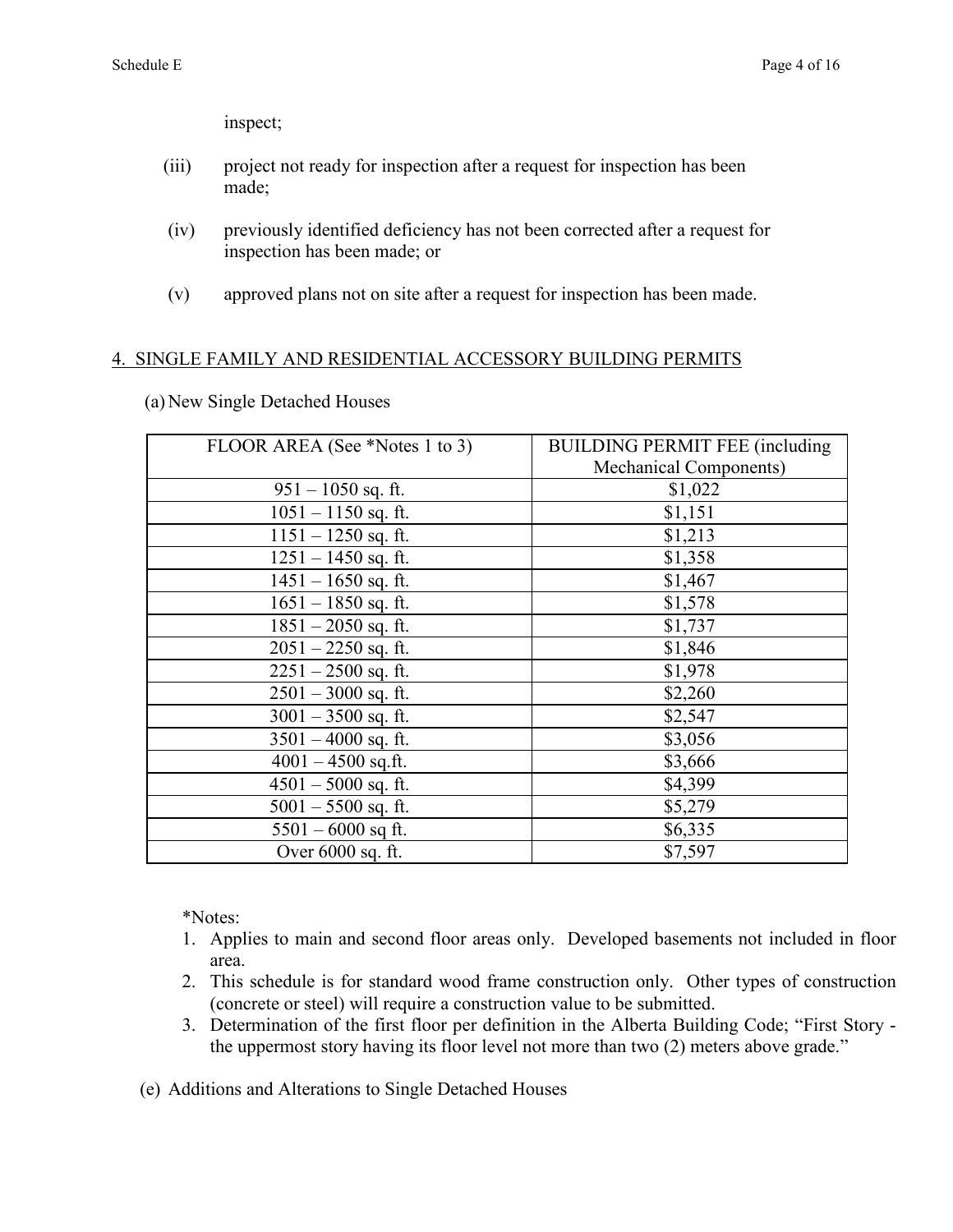| <b>VALUE OF CONSTRUCTION</b> | Permit FEE |
|------------------------------|------------|
| $$0 - $5,000$                | \$88       |
| $$5,001 - $10,000$           | \$128      |
| $$10,001 - $25,000$          | \$250      |
| $$25,001 - $50,000$          | \$465      |
| $$50,001 - $100,000$         | \$903      |
| Over \$100,000               | \$1,760    |

# (f) Flat Rate Residential Permit Fees

| <b>TYPE OF CONSTRUCTION</b>                   | Permit FEE |
|-----------------------------------------------|------------|
| Uncovered Decks, Hot Tubs & Swimming          |            |
| Pools, Single Family House Demolition, Mobile | \$88       |
| Home Move On                                  |            |
| <b>Detached Garages</b>                       | \$88       |
|                                               |            |

(g) Minimum Residential Fee or Sign Permit fee..………………….…\$88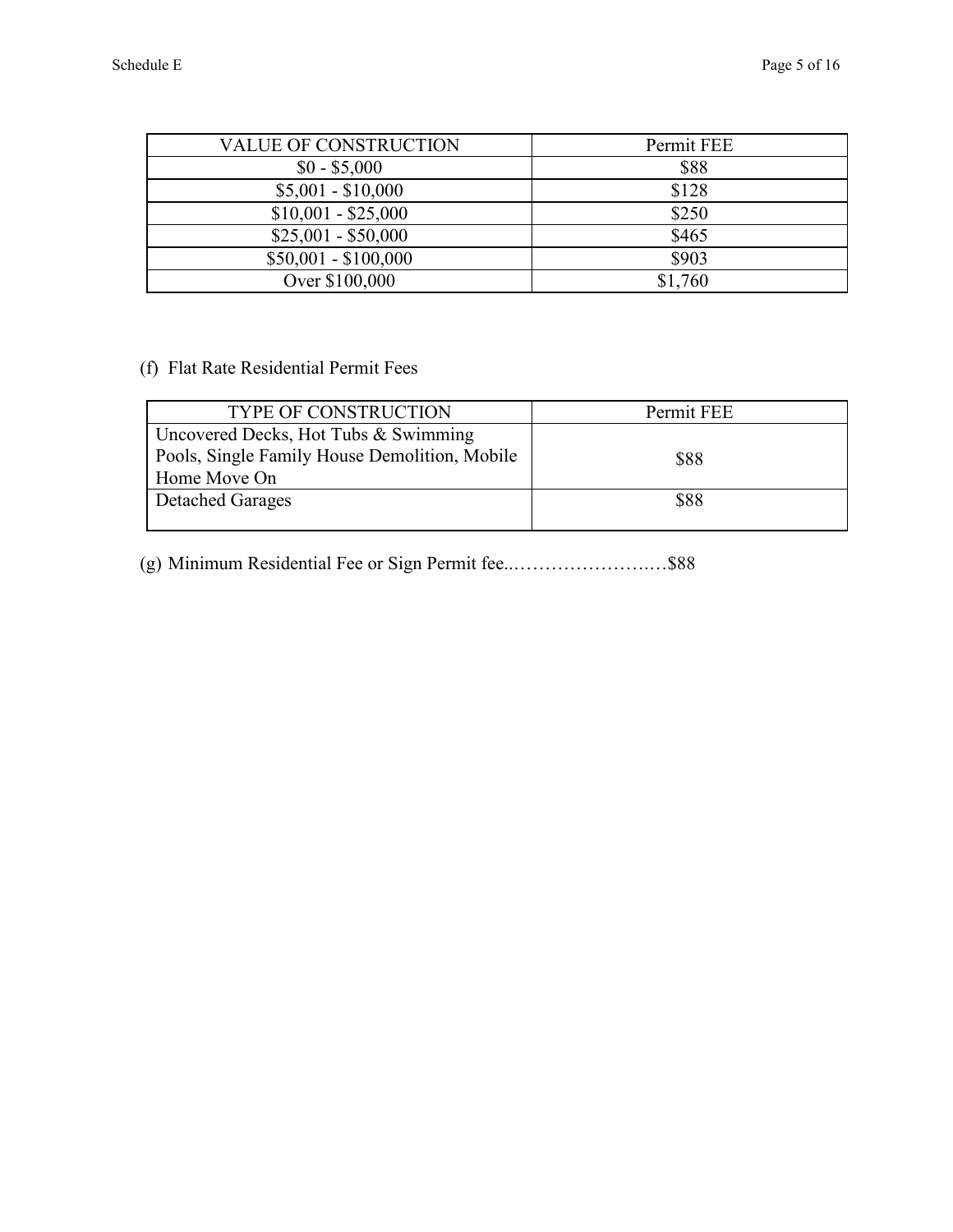### **to the Hoarding Agreement**

### Hoarding Rental Fees

Fees are payable for each month, or part thereof, that the hoarding exists, and are payable on the 1st day of each month. The fees shall be calculated as follows:

- (a) If the hoarding does not project onto road surface, \$4.78 for each lineal metre of right-of-way occupied by the hoarding between the property line and the edge of the surface of the roadway; or
- (b) If the hoarding projects no more than 2.4 metres from the edge of the road, \$3.74 per square metre of road surface occupied by the hoarding to maximum projection of 2.4 metres from the edge of the road plus the amount identified in subsection (a) of Schedule "C"; or
- (c) If the hoarding projects more than 2.4 metres from the edge of the road, \$14.62 per square metre of road surface occupied by the hoarding which projects further than 2.4 metres from the edge of the road, plus the amount identified in subsections (a) and (b) of Schedule "C"; or
- (d) If the hoarding projects no more than 1.5 metres onto a lane, \$3.74 per square metre of lane surface occupied by the hoarding to a maximum projection of 1.5 metres from the property line; or
- (e) If the hoarding projects more than 1.5 metres onto a lane, \$14.62 per square metre of lane surface occupied by the hoarding which projects further than 1.5 metres from the property line plus the amount identified in subsection (d) of Schedule "C".

For the purposes of this Schedule, the road surface shall include the sidewalk.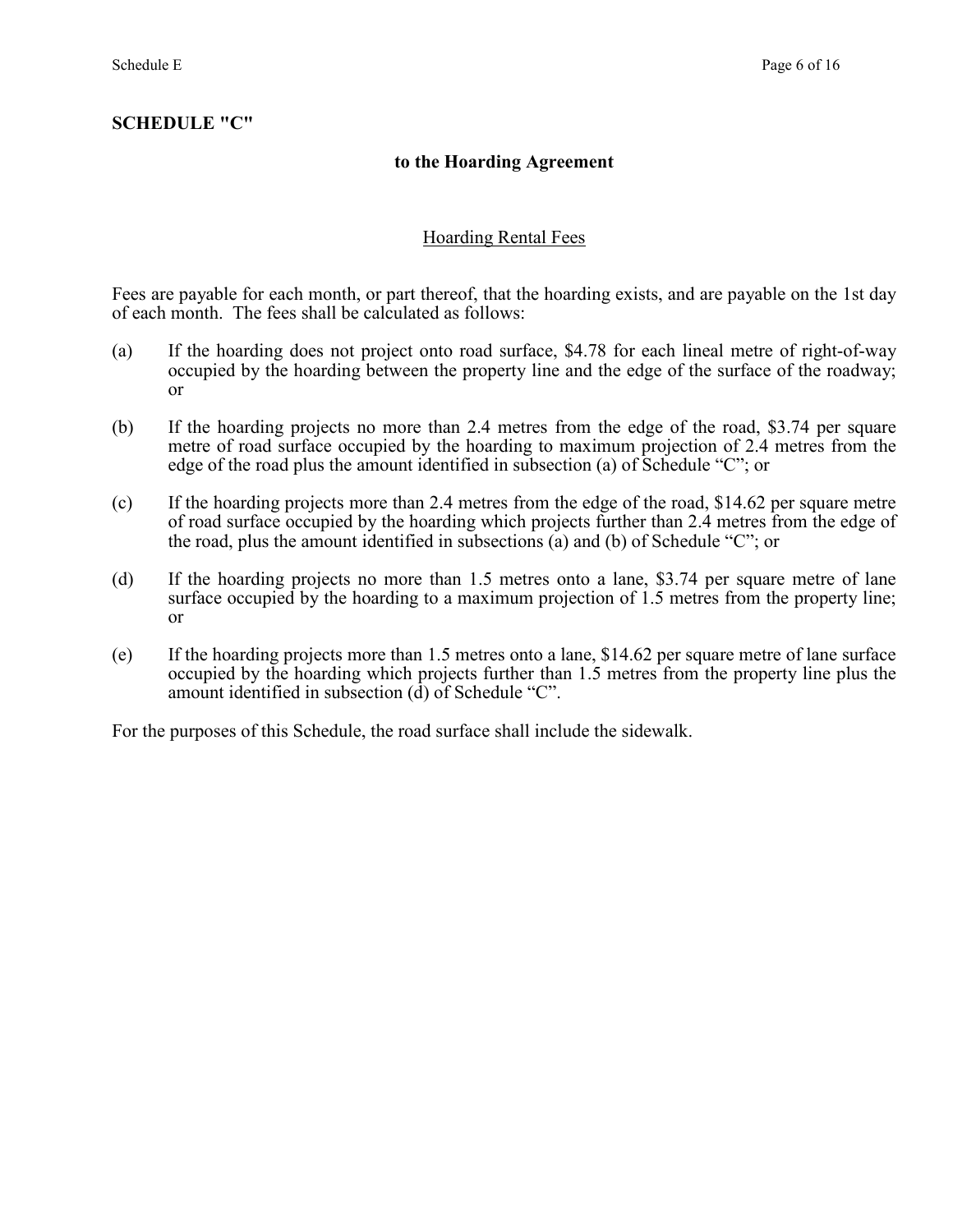#### **THE MECHANICAL PERMITS BYLAW**

#### **BYLAW 11004**

#### **SCHEDULES "A, B and C" MECHANICAL PERMIT FEES Effective January 1, 2012**

#### **SCHEDULE "A"**

#### **GAS PERMIT FEES**

#### 1. GENERAL INFORMATION REGARDING FEES

(a) The Director may determine the construction value of a project for the purpose of establishing the fees payable hereunder. The construction value shall include any applicable sales taxes, goods and services taxes and value added taxes. The Director may require the applicant to submit executed contracts to establish this construction value.

 Construction value is the value of the proposed construction of the building, which includes the following:

- Building components (all materials used in the construction of the building including all building services, electrical, fire alarm and detection systems and fire protection equipment),
- Plumbing components (fixtures, drainage system, venting systems and water systems or part thereof),
- Heating components (systems and equipment for heating, ventilating and air-conditioning services).

but does not include:

- Landscaping,
- Parking lots on grade,
- Curbs, access roads, sidewalks or other site development not related to the building structure,
- Furnishings or appliances or other non-fixed appurtenances,
- Window coverings,
- Mechanical process equipment that is not required for building services or regulated by the Safety Codes Act,
- Temporary service connections such as power for contractor use,
- Insurance or bonding,
- Interim financing,
- Permit fees,
- Professional consulting fees.
- (b) If the initial plans submitted are not satisfactory to the Safety Codes Officers and revised plans are required, there may be an additional fee charged for all subsequent re-examination of such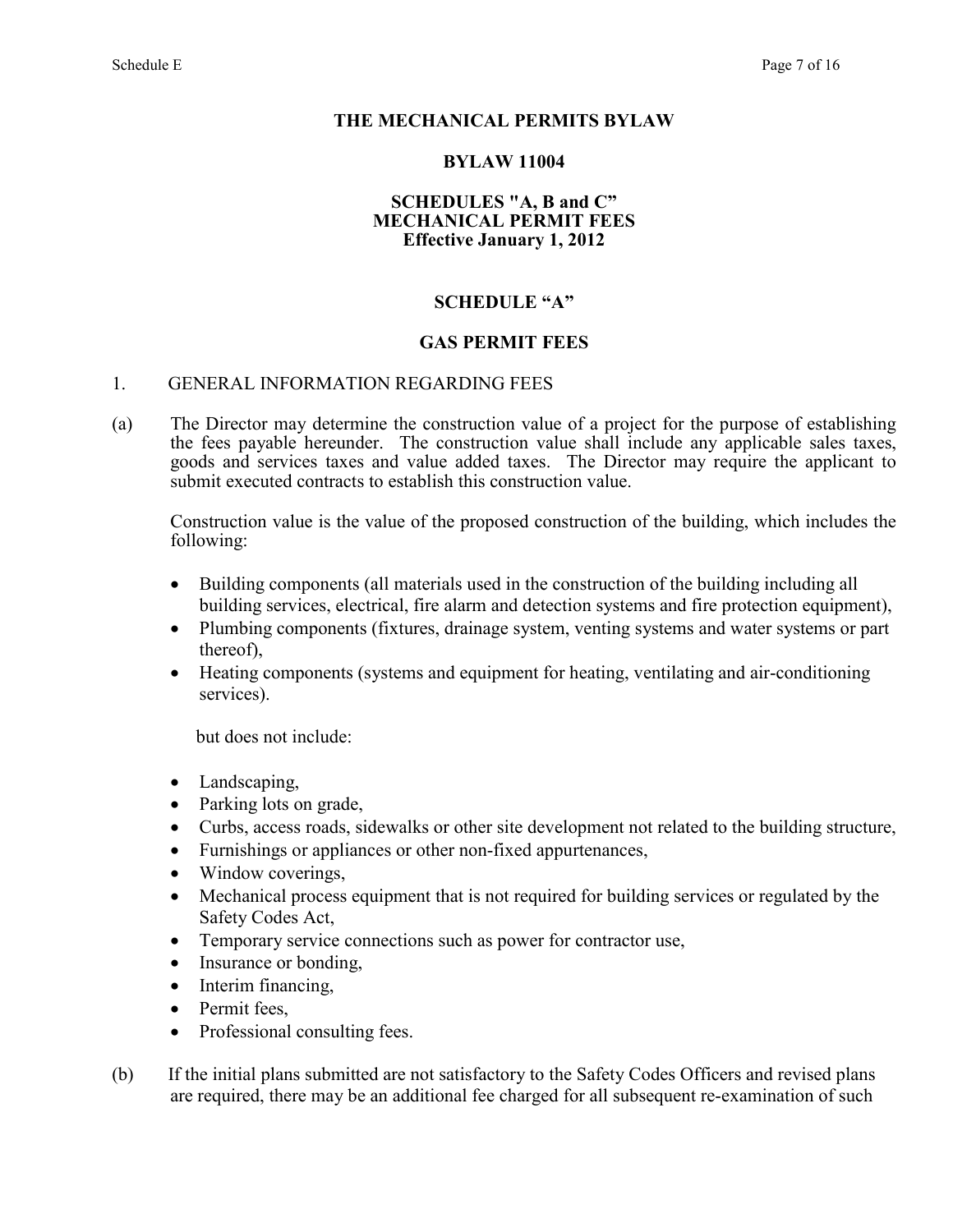plans.

(c) In the event that any construction, additions, alteration, repair, reconstruction, use, occupancy relocation, removal, demolition, excavation or hoarding has been commenced prior to a permit being obtained, the Safety Codes Officer may charge double the regular fees for the permit.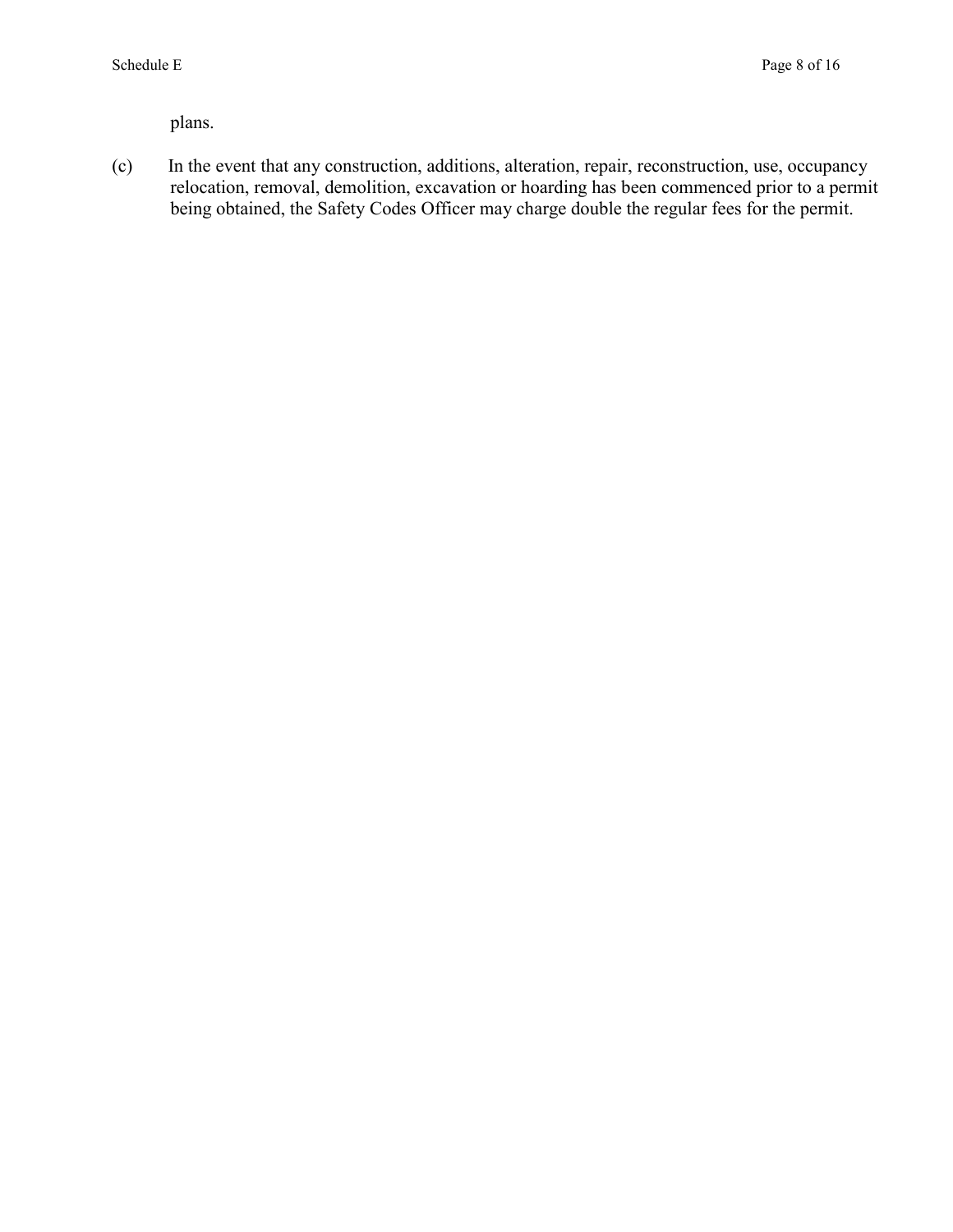# 2. PERMITS FOR SINGLE DETACHED HOUSING

Type of Work – All residential permits issued outside of "House Combo Permit" regardless of scope

Fee ………………………………………………………….\$85.00

### 3. PERMITS FOR DEVELOPMENTS NOT LISTED ABOVE

| <b>Construction Value</b>                                             | Permit Fee              |         |
|-----------------------------------------------------------------------|-------------------------|---------|
| \$0 to \$15,000                                                       | $$154.00$ (1 meter set) |         |
| \$15,001 to \$500.000                                                 | \$227.00 (1 meter set)  |         |
| \$500,001 to \$1,000,000                                              | \$304.00 (1 meter set)  |         |
| \$1,000,001 to \$5,000,000                                            | \$456.00 (1 meter set)  |         |
| $$5,000,001 +$                                                        | \$757.00 (1 meter set)  |         |
|                                                                       |                         | \$40.00 |
|                                                                       |                         |         |
| Alterations to an individual unit in a multi-dwelling building\$85.00 |                         |         |

# 4. OTHER FEES

Extra Inspection fee of \$216.00 shall be assessed for every inspection requested where any of the following items are found to be deficient:

- i. no address on site, building, or suite as applicable;
- ii. inspector unable to access the building, having been called to inspect;
- iii. project not ready for inspection, when inspector has been called to do an inspection; or
- iv. inspection called for where previously identified deficiency has not been corrected.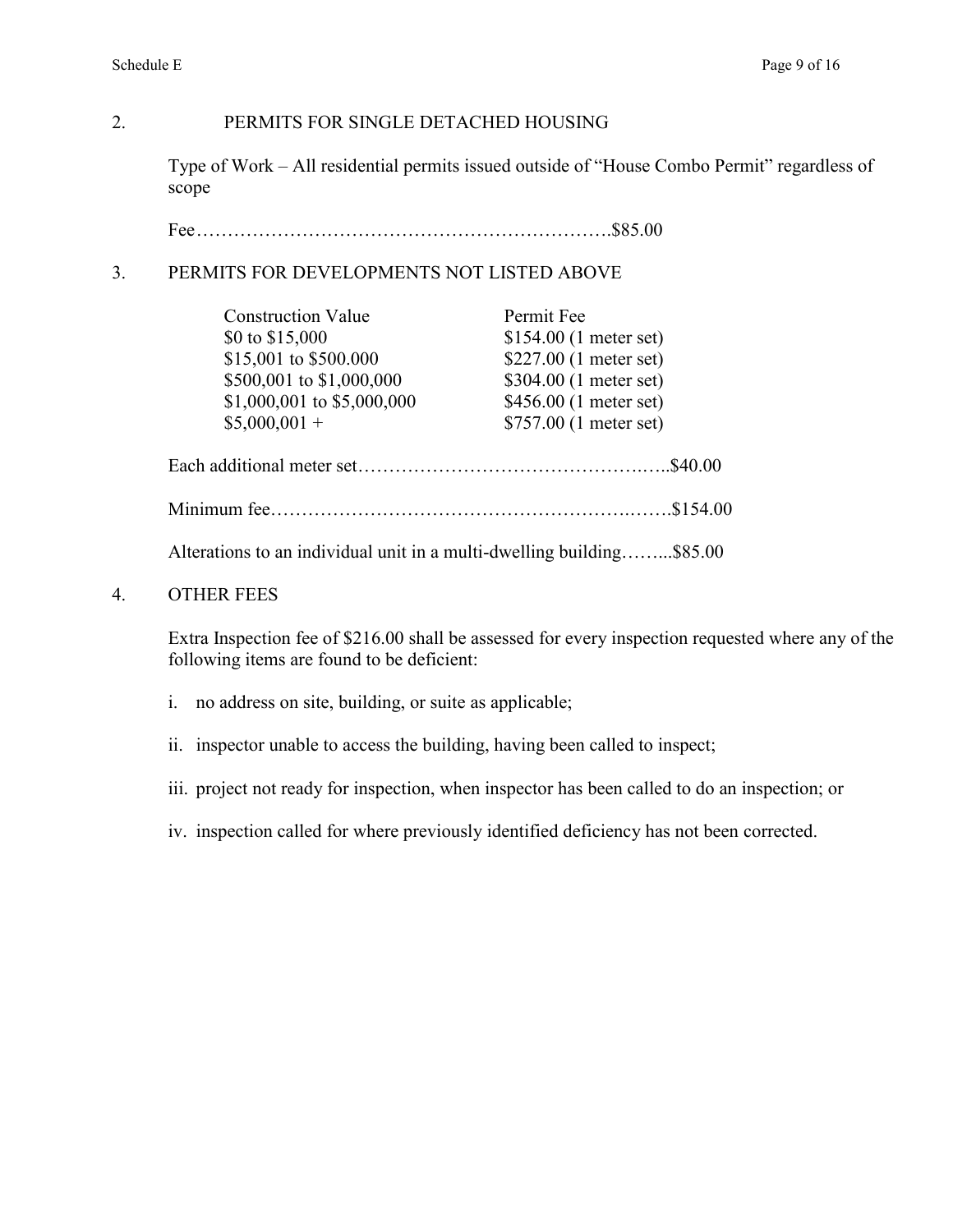# **SCHEDULE "B"**

### **PLUMBING PERMIT FEES**

#### 1. GENERAL INFORMATION REGARDING FEES

(a) The Director may determine the construction value of a project for the purpose of establishing the fees payable hereunder. The construction value shall include any applicable sales taxes, goods and services taxes and value added taxes. The Director may require the applicant to submit executed contracts to establish this construction value.

Construction value is the value of the proposed construction of the building, which includes the following:

- Building components (all materials used in the construction of the building including all building services, electrical, fire alarm and detection systems and fire protection equipment),
- Plumbing components (fixtures, drainage system, venting systems and water systems or part thereof),
- Heating components (systems and equipment for heating, ventilating and air-conditioning services),

but does not include:

- Landscaping,
- Parking lots on grade,
- Curbs, access roads, sidewalks or other site development not related to the building structure,
- Furnishings or appliances or other non-fixed appurtenances,
- Window coverings,
- Mechanical process equipment that is not required for building services or regulated by the Safety Codes Act,
- Temporary service connections such as power for contractor use,
- Insurance or bonding,
- Interim financing,
- Permit fees.
- Professional consulting fees.
- (b) If the initial plans submitted are not satisfactory to the Safety Codes Officers and revised plans are required, there may be an additional fee charged for all subsequent re-examination of such plans.
- (c) In the event that any construction, additions, alteration, repair, reconstruction, use, occupancy relocation, removal, demolition, excavation or hoarding has been commenced prior to a permit being obtained, the Safety Codes Officer may charge double the regular fees for the permit?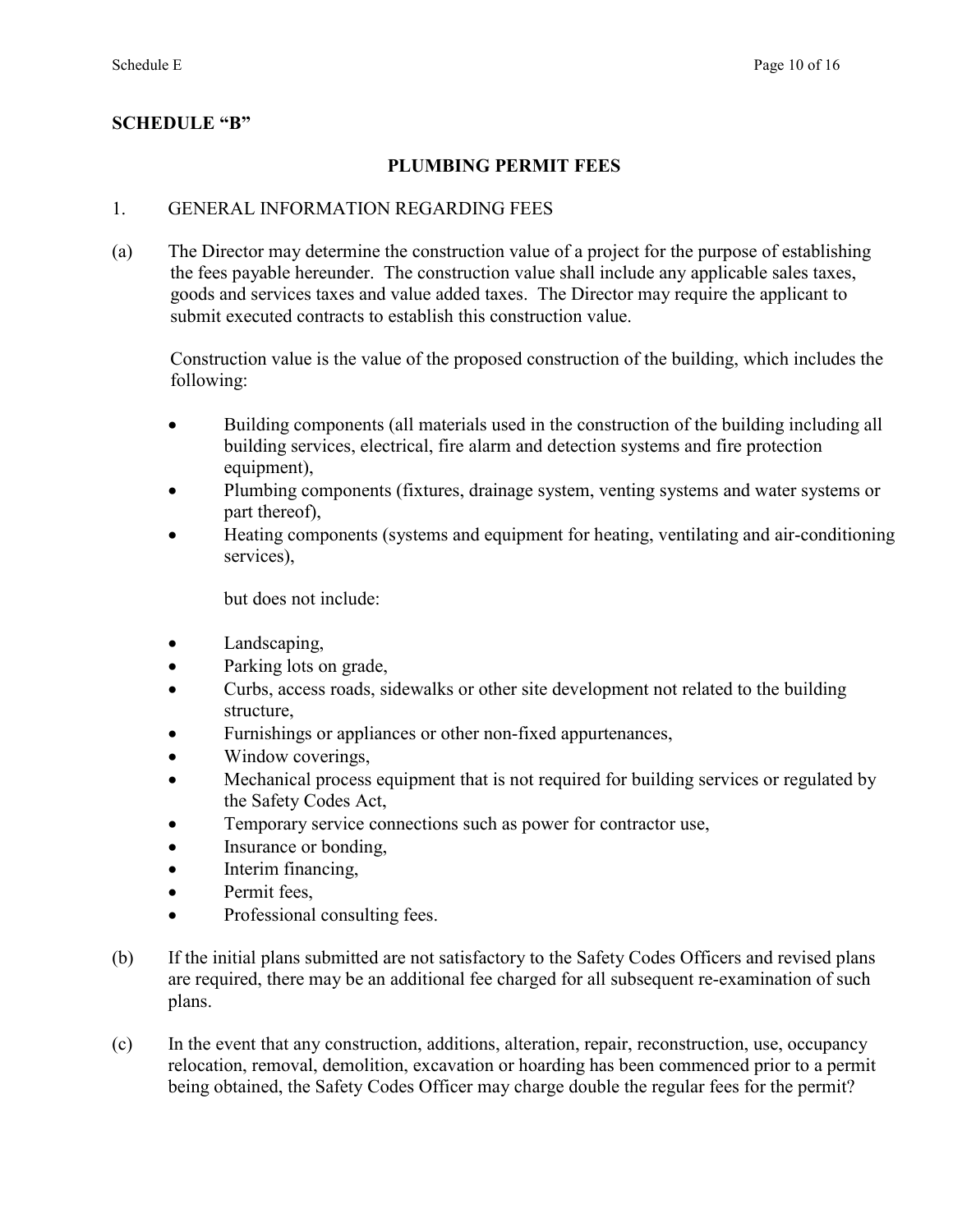# 2. PERMITS FOR SINGLE DETACHED HOUSING

Type of Work – All residential permits issued outside of a "House Combo Permit" regardless of scope

Fee……………………………………………………………..\$85.00 per unit

### 3. PERMITS FOR RESIDENTIAL DEVELOPMENTS NOT LISTED ABOVE (Multi Family):

Type of Work – Any new building, additions and alterations to existing development;

|--|--|--|

Sewer Permit Fee………………………………………………..\$85.00 per connection,

Maximum………………………………………………………..\$160.00 per building

4. PERMITS FOR COMMERCIAL/INDUSTRIAL WORK:

Type of Work – Any new building, additions and alterations to existing development.

Fee ………………………………………………………...\$0.47/\$1000 construction value

Minimum fee………………………………………………….\$154.00

5. OTHER FEES

Extra Inspection fee of \$216.00 shall be assessed for every inspection requested where any of the following items are found to be deficient:

- i. no address on site, building, or suite as applicable;
- ii. inspector unable to access the building, having been called to inspect;
- iii. project not ready for inspection, when inspector has been called to do an inspection; or
- iv. inspection called for where previously identified deficiency has not been corrected.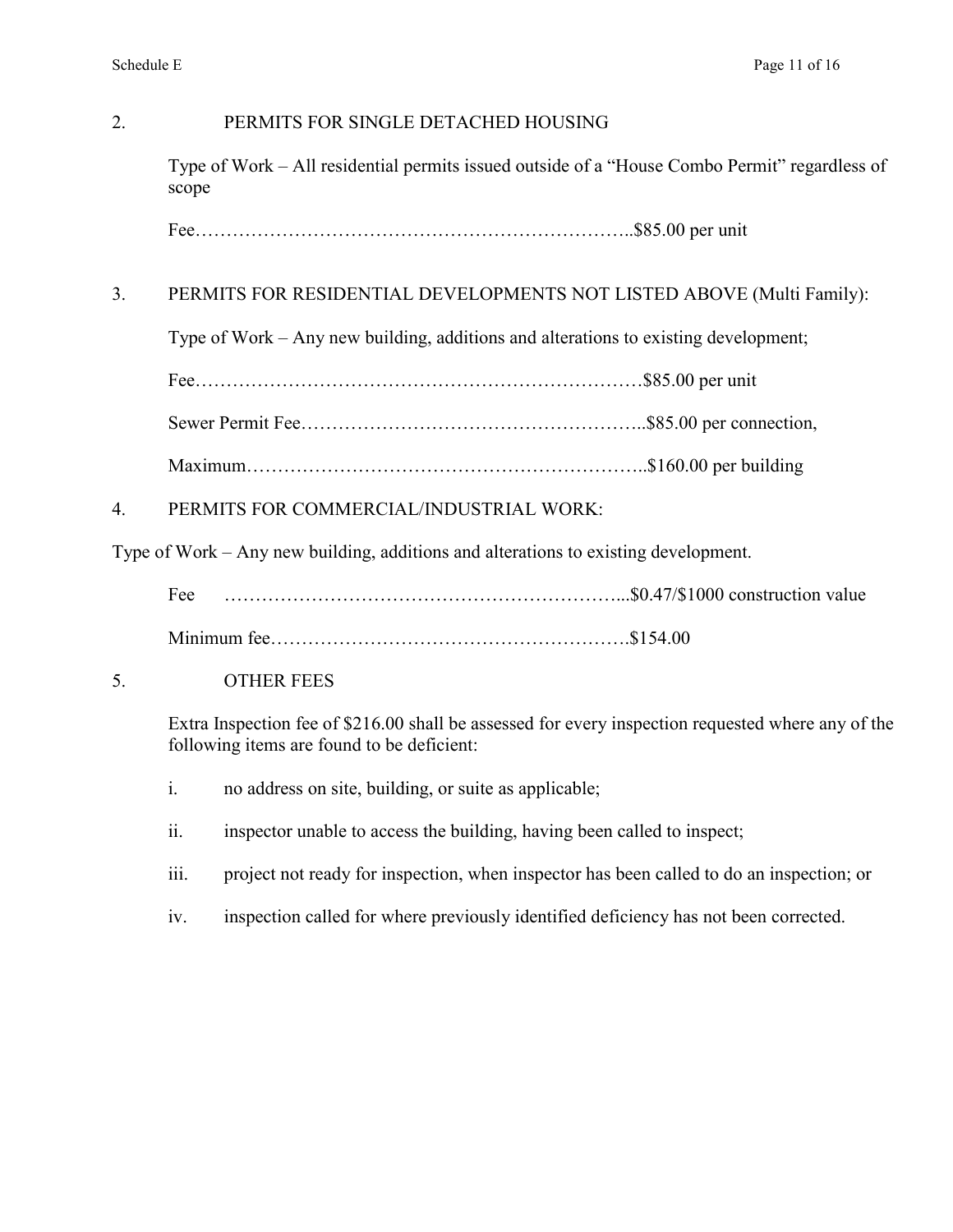# **SCHEDULE "C"**

# **HEATING, VENTILATION AND AIR CONDITIONING PERMIT FEES**

### 1. GENERAL INFORMATION REGARDING FEES

(a) The Director may determine the construction value of a project for the purpose of establishing the fees payable hereunder. The construction value shall include any applicable sales taxes, goods and services taxes and value added taxes. The Director may require the applicant to submit executed contracts to establish this construction value.

Construction value is the value of the proposed construction of the building, which includes the following:

- Building components (all materials used in the construction of the building including all building services, electrical, fire alarm and detection systems and fire protection equipment),
- Plumbing components (fixtures, drainage system, venting systems and water systems or part thereof),
- Heating components (systems and equipment for heating, ventilating and air-conditioning services).

but does not include:

- Landscaping,
- Parking lots on grade,
- Curbs, access roads, sidewalks or other site development not related to the building structure,
- Furnishings or appliances or other non-fixed appurtenances,
- Window coverings,
- Mechanical process equipment that is not required for building services or regulated by the Safety Codes Act,
- Temporary service connections such as power for contractor use,
- Insurance or bonding,
- Interim financing,
- Permit fees.
- Professional consulting fees.
- (b) If the initial plans submitted are not satisfactory to the Safety Codes Officers and revised plans are required, there may be an additional fee charged for all subsequent reexamination of such plans.
- (c) In the event that any construction, additions, alteration, repair, reconstruction, use, occupancy relocation, removal, demolition, excavation or hoarding has been commenced prior to a permit being obtained, the Safety Codes Officer may charge double the regular fees for the permit.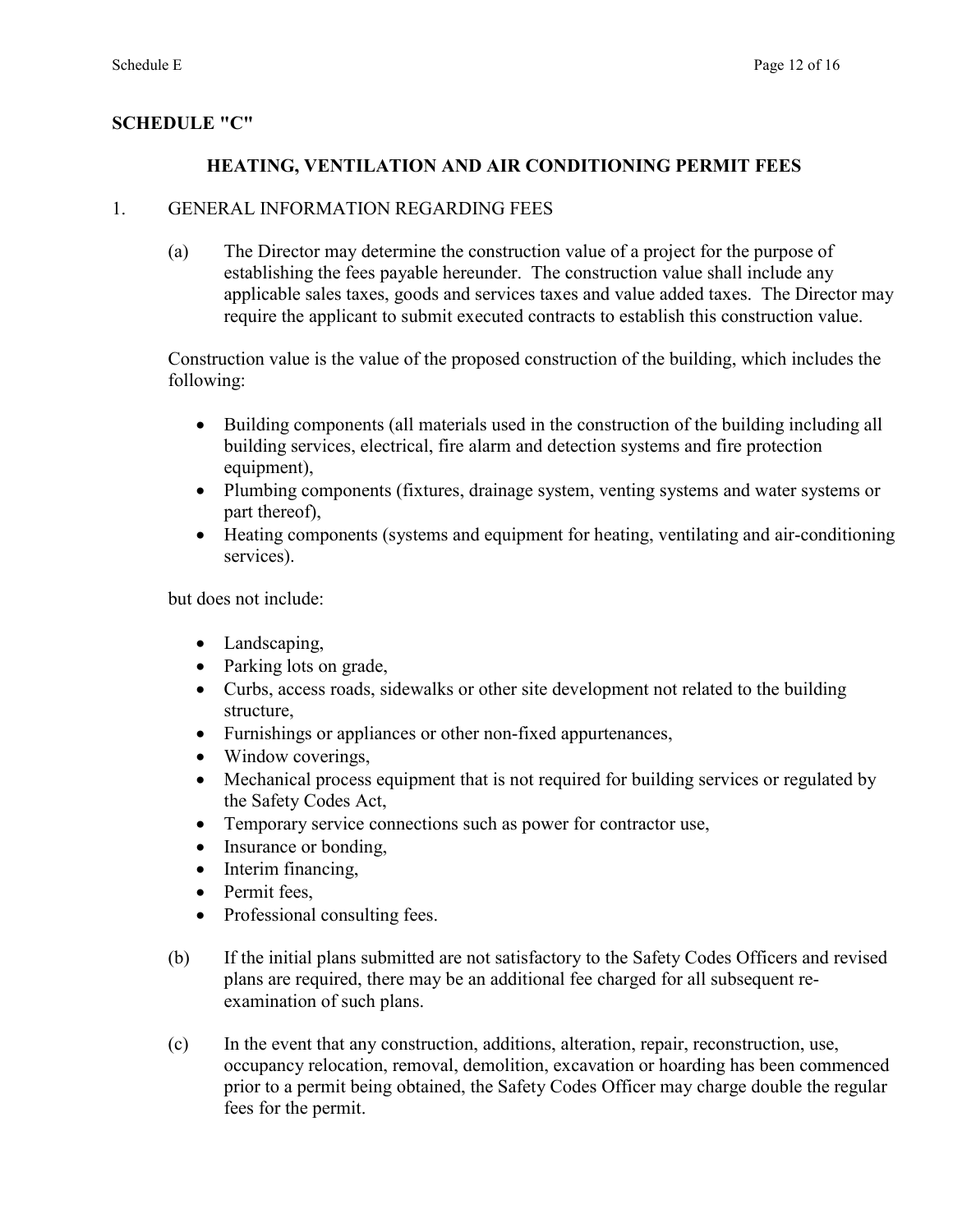### 2. PERMITS FOR SINGLE DETACHED HOUSING

 Type of Work – All residential permits issued outside of a "House Combo Permit" regardless of scope

Fee …………………………………………………….\$85.00 per unit

### 3. PERMITS FOR RESIDENTIAL DEVELOPMENTS NOT LISTED ABOVE

Type of Work – Any new building, additions and alterations to existing development;

Fee …………………………………………………\$0.55/\$1000 construction value

Alterations, additions and replacement to existing HVAC

Fee …………………………………………………\$85.00 per address or unit

|--|--|

### 4. PERMITS FOR DEVELOPMENTS NOT LISTED ABOVE

Type of Work – Any new building, additions and alterations to existing development. Fee ………………………………………………..\$0.55/\$1000 construction value Alterations, additions and replacement to existing HVAC

Fee …………………………………………………\$154.00 per address or unit

### 5. OTHER FEES

Extra Inspection fee of \$216.00 shall be assessed for every inspection requested where any of the following items are found to be deficient:

- i. no address on site, building, or suite as applicable;
- ii. inspector unable to access the building, having been called to inspect;
- iii. project not ready for inspection, when inspector has been called to do an inspection; or
- iv. inspection called for where previously identified deficiency has not been corrected.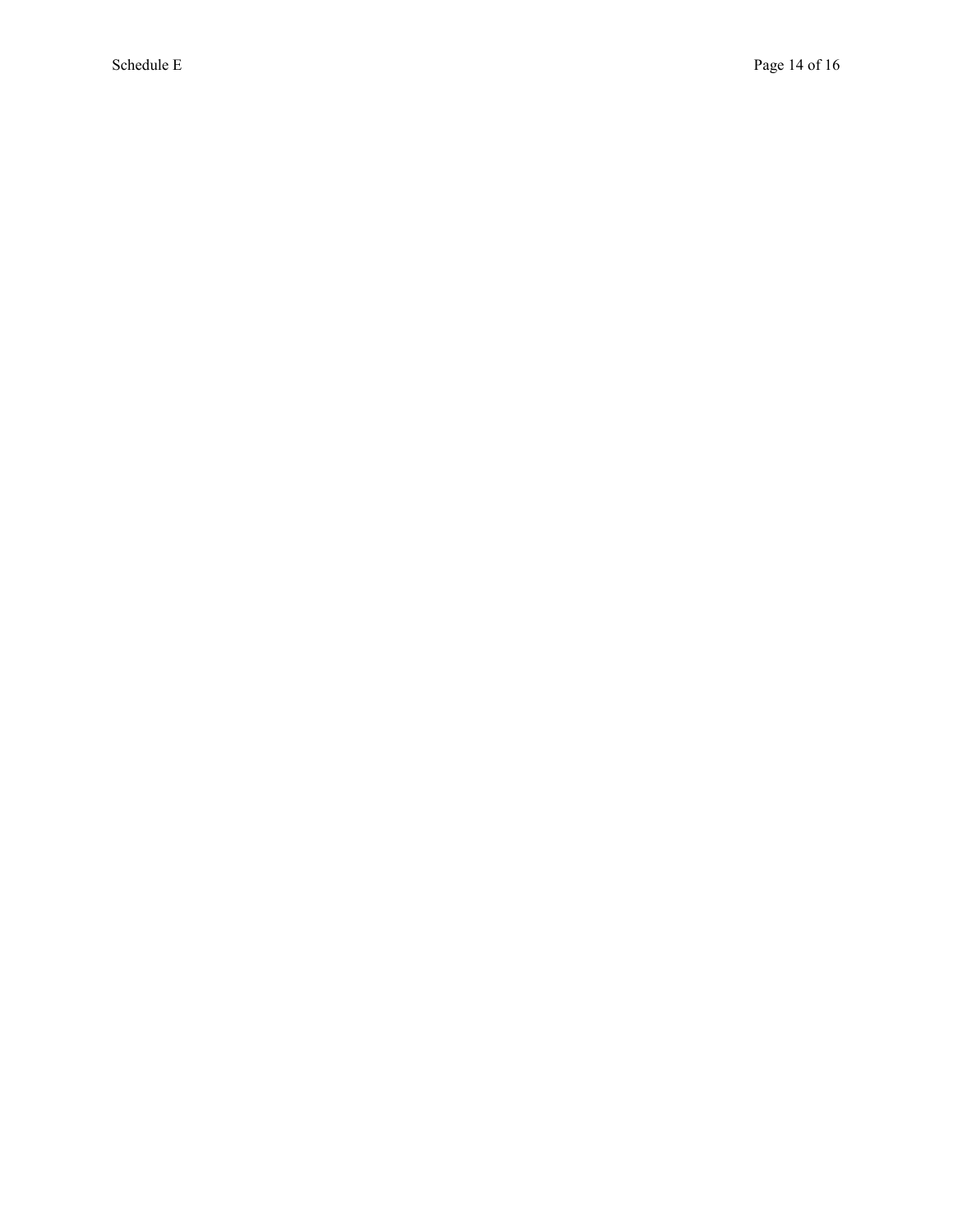#### **CITY OF EDMONTON BYLAW 12513 CITY STREETS DEVELOPMENT CONTROL BYLAW**

### **SCHEDULE "B" APPLICATION AND ENCROACHMENT FEES**

Effective January 1, 2012

#### **A.1 APPLICATION FEES**

- A.1.1 Application fee for circulation of encroachment permission request to Civic Departments, utility companies and any other related parties, as well as the preparation of Encroachment Agreements:
	- A.1.1.1 For encroachments which do not protrude into the City Lands by more than 0.05 meters and are covered by a Letter of Consent rather than an Encroachment Agreement…………………. No Charge
	- A.1.1.2 For applications that do not require circulation to Civic Departments, utility companies or any other related parties…...... \$300
	- A.1.1.3 For all other applications…………………... \$500
	- A.1.1.4 For pedways with a gross floor area up to 500 m<sup>2</sup> (5381.95 sq. ft.) ……………………………………………... \$600 Plus, for each additional 100  $m<sup>2</sup>$  (1076.39 sq. ft.) of gross floor area or part therof ……………………………………..... \$42

#### **A.2 ENCROACHMENT FEES**

- A.2.1 Encroachments onto Easements……………………. \$50
- A.2.2 For proposed aerial encroachments that do not have structural supports beyond the property line of the Owner's Land and are designed to provide significant weather protection for pedestrians on the City sidewalk below, or projecting signs ……………………………………………………... \$50
- A.2.3 For Encroachments onto City owned land except those covered in A.2.1 and A  $2^{\circ}$